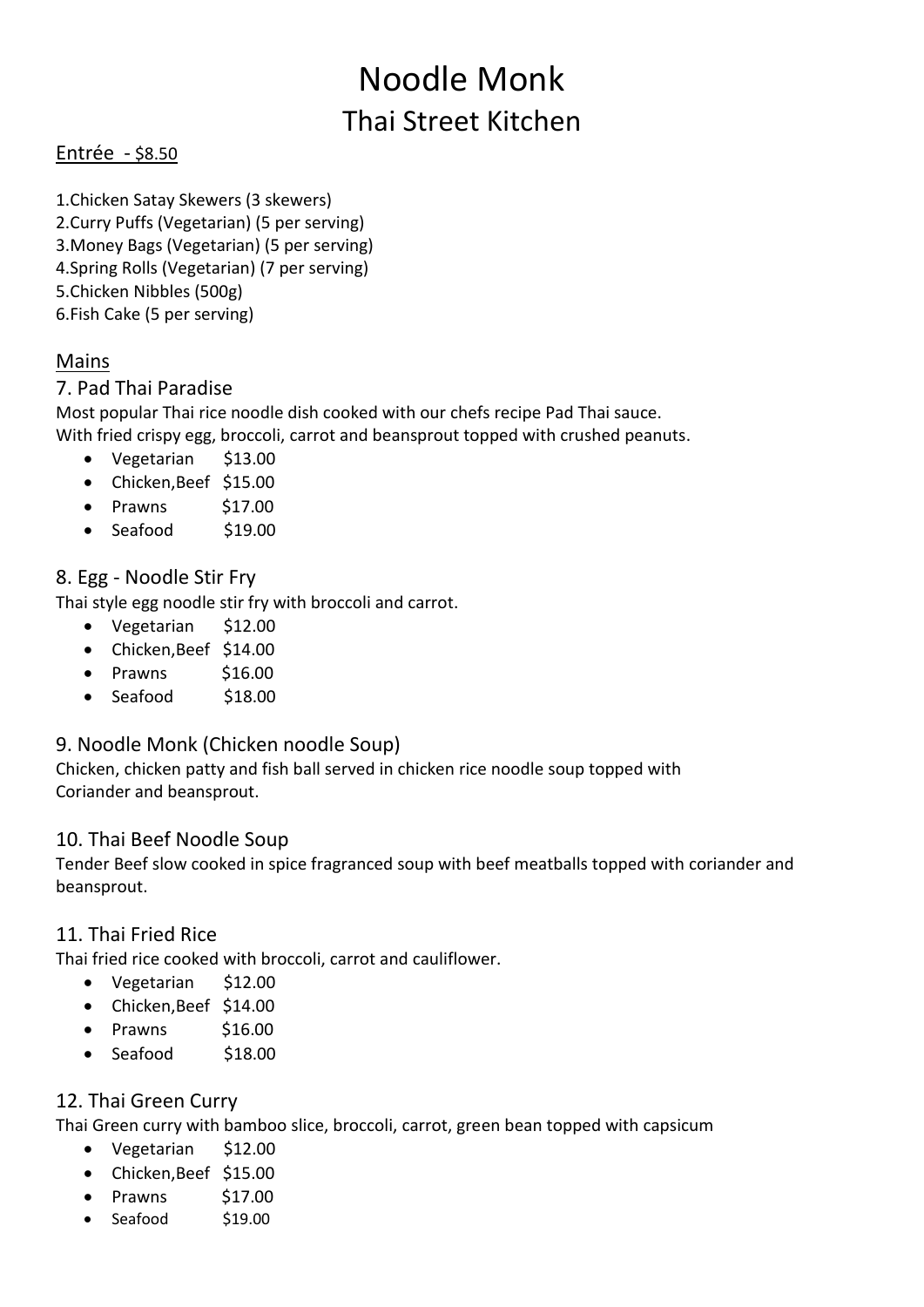## 13. Thai Red Curry

Thai Red curry with zucchini, pumpkin and bamboo slice topped with capsicum

- Vegetarian \$12.00
- Chicken,Beef \$15.00
- $\bullet$  Prawns \$17.00
- Seafood \$19.00

## 14. Thai Panang Curry

Thai Panang curry with coconut cream topped with capsicum

- Vegetarian \$12.00
- Chicken,Beef \$15.00
- Prawns \$17.00
- Seafood \$19.00

## 15. Thai Massamun Curry

Thai Mussamun curry with potato, kumara, carrot topped with capsicum

- Vegetarian \$12.00
- Chicken,Beef \$15.00
- Prawns \$17.00
- $\bullet$  Seafood \$19.00

## 16. Tom Yum

Thai Hot and sour soup with mushroom topped with coriander

- Vegetarian \$12.00
- Chicken,Beef \$15.00
- $\bullet$  Prawns \$17.00
- Seafood \$19.00

## 17. Tom Kah

Thai coconut soup with mushroom topped with coriander

- Vegetarian \$12.00
- Chicken,Beef \$15.00
- $\bullet$  Prawns \$17.00
- Seafood \$19.00

Complete range of soft drinks available - \$3 (per can)

Thai Iced Tea (Red or Green) - \$5 (500ml)

Ginger Beer range - \$4 (Bottle)